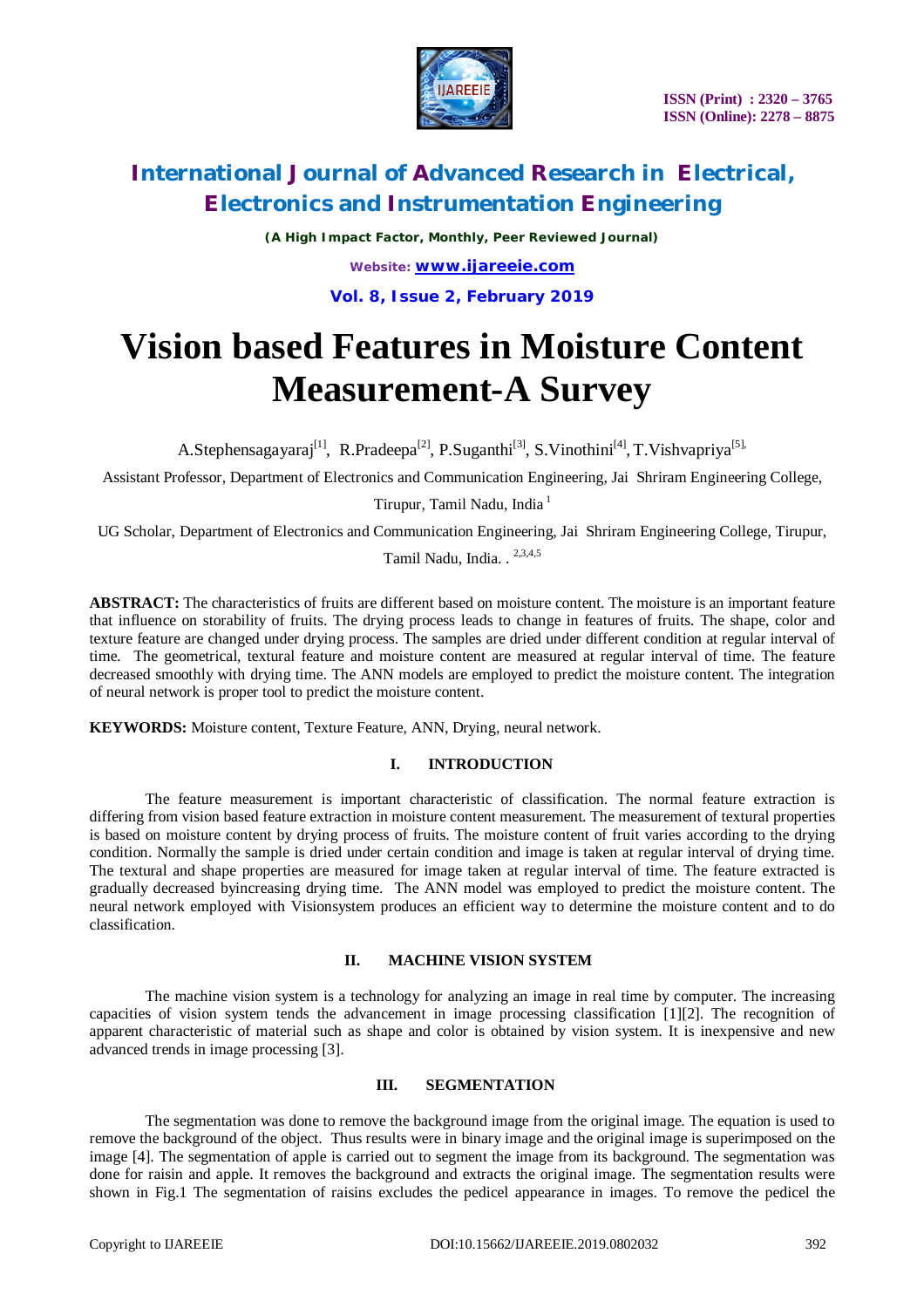

*(A High Impact Factor, Monthly, Peer Reviewed Journal)*

*Website: [www.ijareeie.com](http://www.ijareeie.com)*

**Vol. 8, Issue 2, February 2019**

morphological operation including erosion & dilation operation was performed on binary images. The segmentation done for raisin by removing pedicel is shown in Fig 1,2.



Fig.1: The segmented image of drying time



Fig 2: The segmented image of an apple

#### **IV. DRYING PROCESS**

The drying process includes the exposure of high content material in oven or tray drier. The drying processes were exposed to physical and chemical changes in the product [5]. The quality values were changed by amount of water content. The water content is reduced over dryness of product [6]. The dryness results in shrinkages of product which was used to classify the diseased product. The texture analysis was used to measure the wrinkles of an apple. The decreasing moisture content of apple decreased an effective influence on density of them [7]. The morphological features were used in grading and sorting of object. The shape and size changes during drying process modify the textural properties of an object [8]. Potato slice shrinkage was measured by drying process. The textural properties of shrinkage were measured at regular interval of time [9].The variation of moisture content is measured for raisin. The moisture content smoothly changes with drying time. The moisture content of samples was  $4.56(g/H2O)$ dry matter) decreased to 0.175(g/H20 dry matter). The morphological feature decreased gradually with increase in drying time is shown in Fig 3.



Fig. 3: The Changes of a Single Grape Sample as a Function of Drying Time.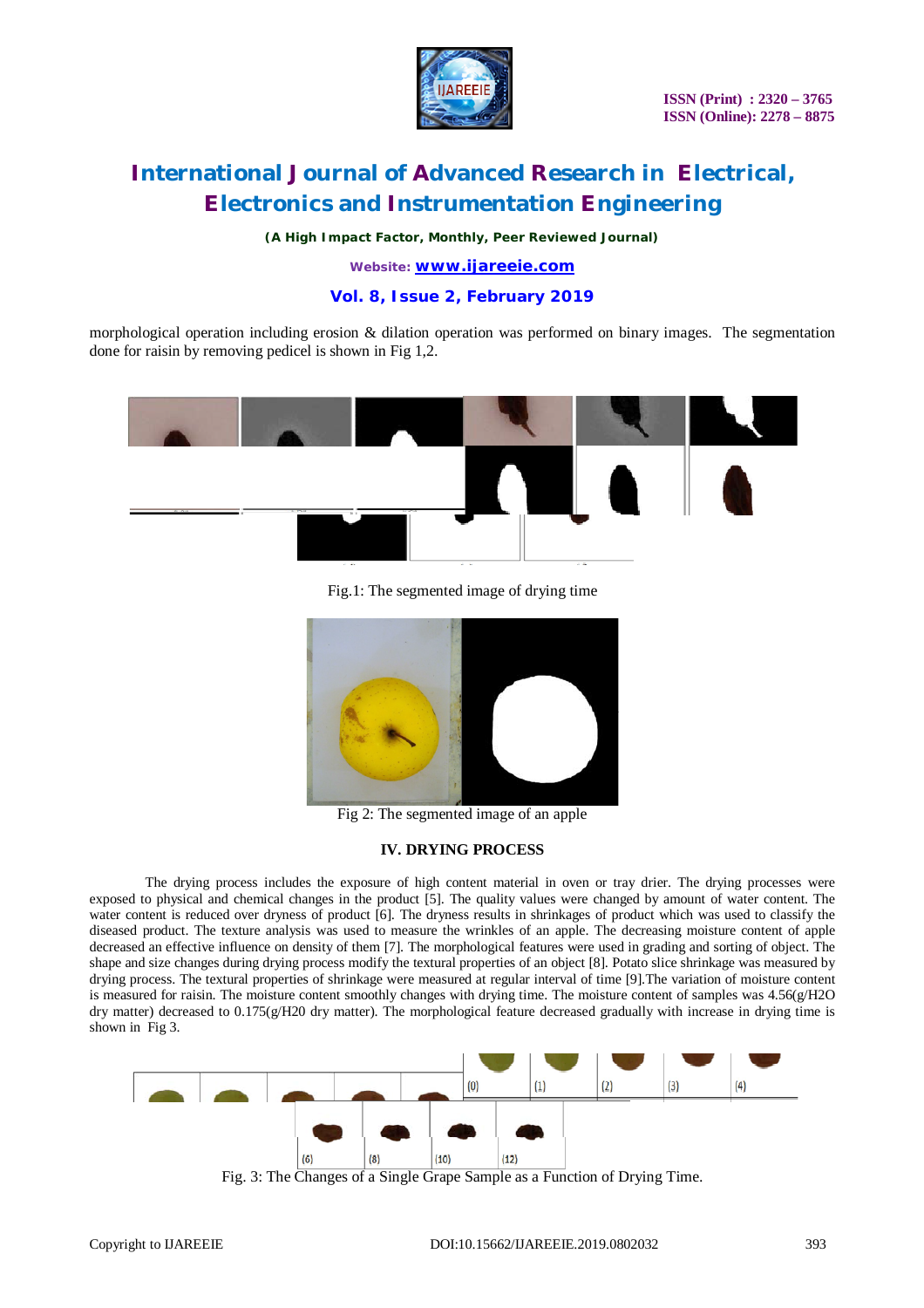

*(A High Impact Factor, Monthly, Peer Reviewed Journal)*

*Website: [www.ijareeie.com](http://www.ijareeie.com)* **Vol. 8, Issue 2, February 2019**  $5.0$ g H<sup>2</sup> O<sub>latter</sub>  $3.0$  $2.0$ M.C. 'g dry n  $0<sub>0</sub>$  $1.0$  $\Omega$  $\mathbf{1}$  $11$ 

Fig 4: The variation of M.C during drying time during raisin production.

#### **V. COLOR FEATURES**

The different color spaces were used in classification application. The  $L^*a^*b^*$ , HSI, RGB color component are the color spaces used in food processing industry. It was reviewed that saturation has highest correlation to the M.C of the meat showing potential in determining the M.C of the meat [10]. The evaluation of rice quality defection was found by HSI color space model determining discoloration and chalkiness [11]. The color information in dried potato slices has been studied analyzing color components of L\*a\*b\* color space. The dehydration does not affect the Hue component hence the color of product does not changed. Drying makes the intensity values be reduced. b\* does not any change in dried product. There was high correlation between the extracted feature moisture content [12].

### **VI. TEXTURE FEATURES**

The texture feature was measured for shrinkage of fruit due to dehydration changes in the appearance of fruit. The texture feature is important feature which been applied in the food industry [13]. The correlation between shrinkage and moisture content as well as color intensity was observed in drying [14]. The shrinkage area, moisture content, color intensity was observed [15]. In addition moisture content plays a crucial role in prediction of food quality apart from textural and shape properties [16]. The excessive drying lost all the moisture content and made a problem in moisture content measurement.

The shape feature extraction measures

- Surface Area: The number of pixels having the value of 1.
- Perimeter: The perimeter was measures by counting the number of pixels in border.
- Max Diameter & Min Diameter: the major and minor axis lengths of an object in binary image.
- Equivalent Diameter: The diameter of circle with same area as object.

The texture feature extraction measures

- Entropy: Disorder of an image.
- Entropy= $\sum_{i=0}^{N-1} \sum_{j=0}^{N-1} P(i,j) log p(i,j)$  (1)
	- Energy: Measurement of textural uniformity of image.

Energy= $\sum_{i=0}^{N-1} \sum_{j=0}^{N-1} P(i-j)^2(2)$ i, j is a gray level pairs, p is a GLCM element.

Contrast: It is also called inertia. It measures the local variation in image.

Contrast= $\sum_{i=0}^{N-1} \sum_{j=0}^{N-1} P(i,j) (i-j)^2$  (3)

- Correlation: The correlation between the elements of matrix.
- Inverse difference moment: It measures the image homogeneity.

The texture feature changes for grape images are measured. The value of contrast and entropy increased during the drying of grapes in raisin production. The energy, correlation and IDM is decreased in grape drying process [4].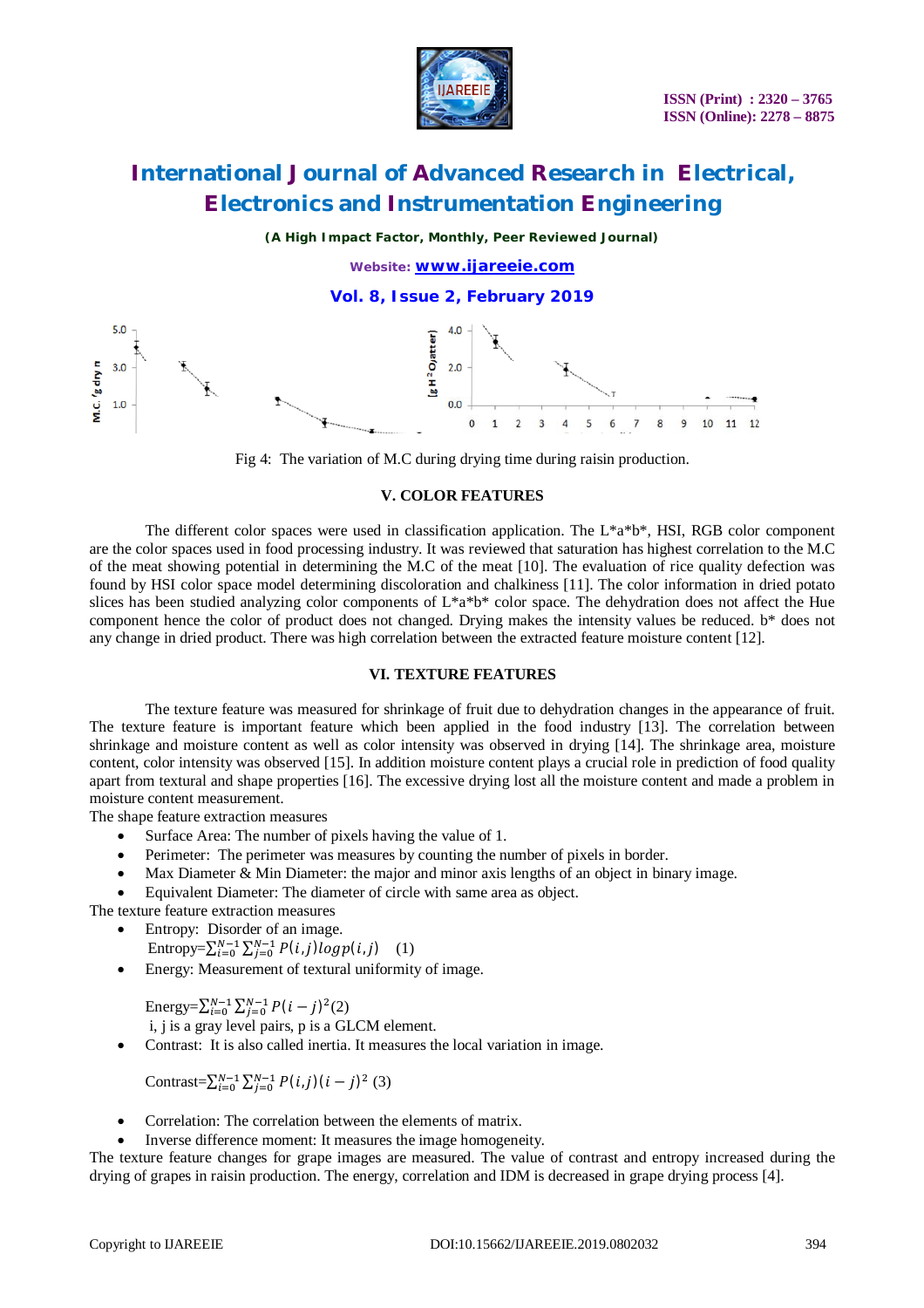

*(A High Impact Factor, Monthly, Peer Reviewed Journal)*

*Website: [www.ijareeie.com](http://www.ijareeie.com)*

### **Vol. 8, Issue 2, February 2019**

#### **VII. ANN CLASSIFIER**

To development of M.C. measurement tool based on the whole extractedfeatures including color, texture and shape features, the neural network with multilayer perceptron were developed. The back-propagation learningalgorithm was used in the networks. The number of neuron in each hidden layer is changed. The ANN was trained with Levenberg-Marquardt (LM) learning algorithm which is known to be where; n is the number of samples,Yis output ofvery efficient when applied to ANN [16]. PCA (Principal Component Analysis) was used because of large number of data as input.it is used to eliminate the ineffective feature from the input. To combine the different feature and to enhance the accuracy of prediction the ANN classifier is used. The multilayer perceptron were tested. The PCA was used to select the feature. The  $R^2$  RMSE, MAPE is calculated. The developed ANN model can be employed for predicting the grape M.C. and other drying behaviour during dehydration based on image extracted information with high accuracy over 99.6%.The moisture content measurement of apple ,that the difference between LMC correlation in training and testing steps is low and it shows that training of NN was proper. R2 of prediction with NN is close to results ofMireei et al.(2010) and Sudaram et al. (2009) which obtained 0.98 and 0.96 values of R2 respectively.

#### **VIII. FUTURE DIRECTION**

The moisture content measurement is an important factor to determine the texture and color feature. This methodology is tends to use in classification of sulphur fumigated copra from normal copra. The copra is maintained under tray drier for drying process. The moisture content is measured for regular time interval and feature of dried copra is measured at time interval. The textural, color and shape feature is measures and feed as input to the ANN classifier.

#### **IX. CONCLUSION**

In this paper we reviewed about the survey of vision based feature in moisture content. The measurement of moisture content during drying process and change textural, shape, color properties were discussed. The correlation between the extracted feature and moisture content were discussed. The A-NN was used to predict the moisture content and the A-NN classifier estimated moisture content with 99.6%. in raisin production .The sorting of apple based on moisture content estimation were discussed and A-NN classifier is best way to estimate the sorting of apples.

#### **REFERENCES**

- 1. Hemming, J. and T. Rath, 2001. Computer-Visionbased Weed Identification under Field Conditionsusing Controlled Lighting. J. agricultural EngineeringResearches, 78: 233-243.
- 2. Brosnan, T. and D.W. Sun, 2002. Inspection andGrading of agricultural and food products byComputer vision systems-a review. Computers andElectronics in Agriculture, 36: 193-213.
- 3. Mohebbi, M., M.R. Akbarzadeh, F. Shahidi,M. Moussavi and H.B. Ghoddusi, 2009. ComputerVision systems (CVS) for moisture contentEstimation in dehydrated shrimp. Computers and Electronics in Agriculture, 69: 128-134.
- 4. Adel Bakhshipour, Abdolabbas Jafari and Ali Zomorodian.2012.Vision Based Features inMoisture Content Measurement During Raisin Production. World Applied Sciences Journal 17(7): 860-869.
- 5. Kiranoudis, C.T. and N.C. Markatos, 2000. Pareto design of conveyor-belt dryers. J. Food Engineering,46: 145-155.
- 6. Paulus, I. and E. Scherevens, 1999. Evaluating and modelling the size classification of apples. J. Agricultural Engineering Research, 74(4): 411- 419.
- 7. Jayas, D.S., J. Paliwal and N.S. Visen, 2000. Multi- layer neural networks for image analysis of agricultural products. J. Agricultural Engineering Research, 77(2): 119-128.
- 8. Yan, Z., J.M. Sousa-Gallagher and A.R.F. Oliveira,2007. Shrinkage and porosity of banana, pineappleand mango slices during airdryingJ.FoodEngineering, 83(3): 430-440.
- 9. Yadollahinia, A. and M. Jahangiri, 2009.Shrinkage of potato slices during drying. J. Food Engineering 94: 52-58.
- 10. Zheng, C., D.W. Sun and L. Zheng, 2006. Correlating colour to moisture content of large cooked beef joints by computer vision. J. FoodEngineering, 77: 858-863.
- 11. Jinorose, M., S. Prachayawarakorn andS. Soponronnarit, 2010. Development of aComputer Vision System and Novel EvaluationCriteria to Characterize Color and Appearance ofRice Drying Technology, 28(9): 1118-1124.